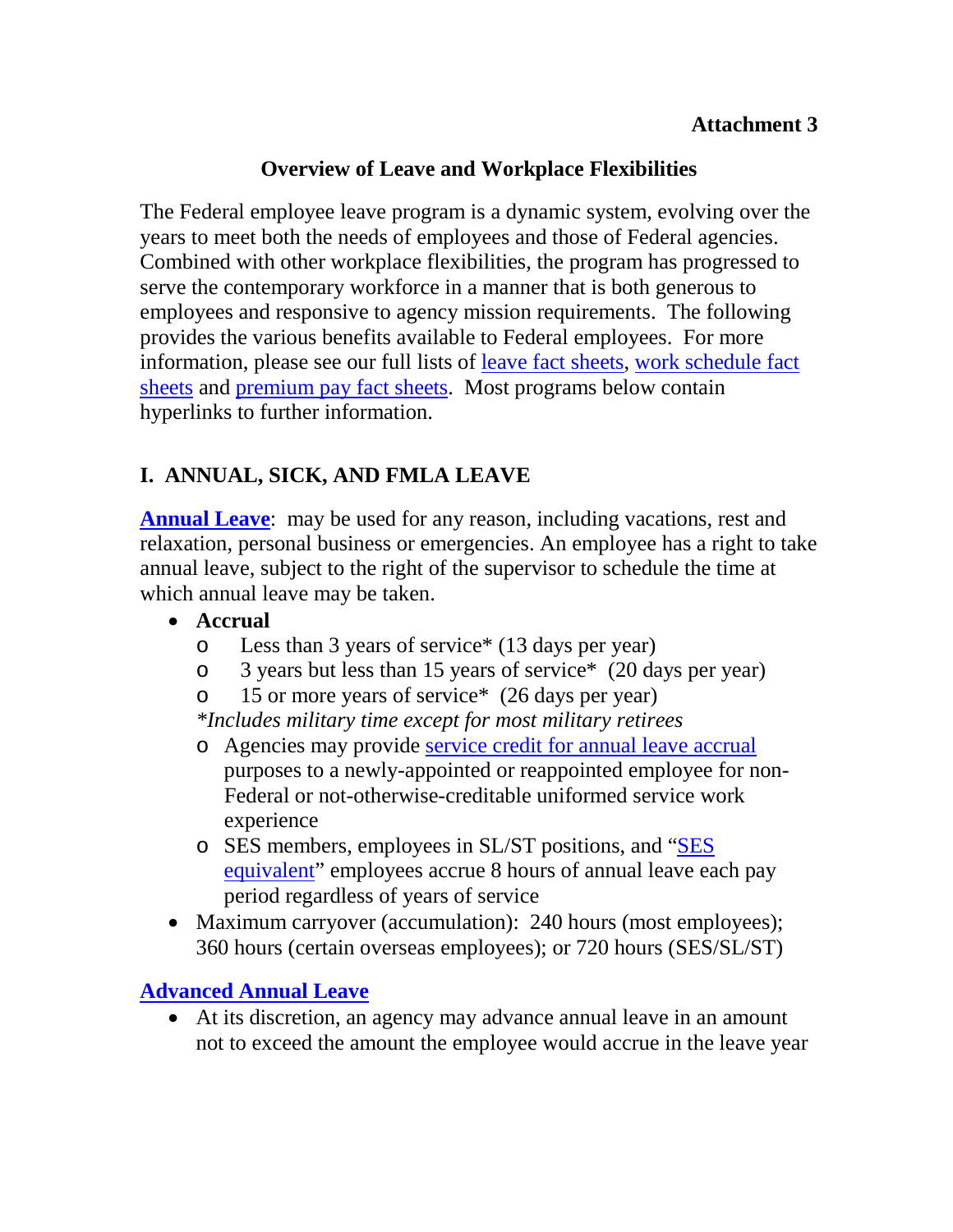**[Sick Leave](http://www.opm.gov/policy-data-oversight/pay-leave/leave-administration/fact-sheets/sick-leave-general-information/)**: (see also [Sick Leave for Personal Medical Needs,](http://www.opm.gov/policy-data-oversight/pay-leave/leave-administration/fact-sheets/personal-sick-leave/) [Sick Leave](http://www.opm.gov/policy-data-oversight/pay-leave/leave-administration/fact-sheets/sick-leave-for-family-care-or-bereavement-purposes/)  [for Family Care and Bereavement,](http://www.opm.gov/policy-data-oversight/pay-leave/leave-administration/fact-sheets/sick-leave-for-family-care-or-bereavement-purposes/) [Sick Leave to Care for a Family Member](http://www.opm.gov/policy-data-oversight/pay-leave/leave-administration/fact-sheets/sick-leave-to-care-for-a-family-member-with-a-serious-health-condition/)  [with a Serious Health Condition,](http://www.opm.gov/policy-data-oversight/pay-leave/leave-administration/fact-sheets/sick-leave-to-care-for-a-family-member-with-a-serious-health-condition/) and [Sick Leave for Adoption\)](http://www.opm.gov/policy-data-oversight/pay-leave/leave-administration/fact-sheets/sick-leave-for-adoption/)

- **Accrual—**13 days accrual per leave year, regardless of years of service
- **Carryover** (accumulation)—unlimited
- **Use—** an agency must grant sick leave to an employee when he or she
	- o Receives medical, dental, or optical examination or treatment;
	- o Is incapacitated for the performance of his or her duties by physical or mental illness, injury, pregnancy, or childbirth;
	- o Provides care for a family member—
		- Who is incapacitated by a medical or mental condition or attends to a family member receiving medical, dental, or optical examination or treatment;
		- With a serious health condition; or
		- Who would, as determined by the health authorities having jurisdiction or by a health care provider, jeopardize the health of others by that family member's presence in the community because of exposure to a communicable disease;
	- o Makes arrangements necessitated by the death of a family member or attends the funeral of a family member;
	- o Would, as determined by the health authorities having jurisdiction or by a health care provider, jeopardize the health of others by his or her presence on the job because of exposure to a communicable disease; or
	- o Must be absent from duty for purposes relating to his or her adoption of a child, including appointments with adoption agencies, social workers, and attorneys; court proceedings; required travel; and any other activities necessary to allow the adoption to proceed Note: any incapacity due to pregnancy or childbirth is considered a "serious health condition" for sick leave use purposes
- **Limits on use**
	- o Unlimited for employee's own use
	- o 13 days use for routine care of family members and for bereavement
	- o 12 weeks (60 days) use for serious health condition of family member
	- o Overall 12 weeks for all family-care purposes (routine and serious)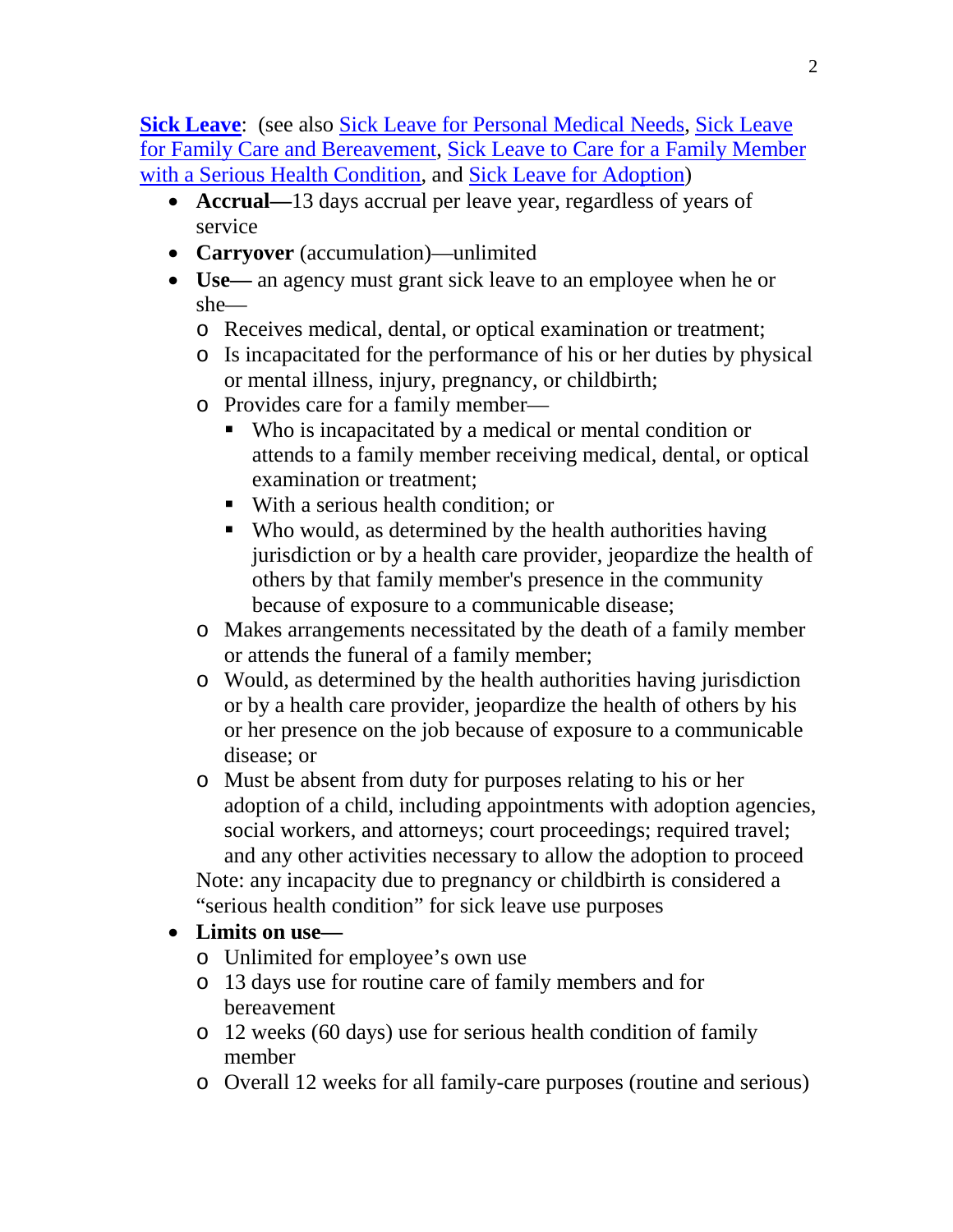o Unlimited days may be used for purposes necessary for an adoption to proceed

**[Advanced Sick Leave:](http://www.opm.gov/policy-data-oversight/pay-leave/leave-administration/fact-sheets/advanced-sick-leave/)** at its discretion, an agency may advance sick leave to an employee for the same reasons it grants sick leave to an employee

- Up to 240 hours (30 days) to a full-time employee
	- o Who is incapacitated for the performance of his or her duties by physical or mental illness, injury, pregnancy, or childbirth;
	- o For a serious health condition of the employee or a family member;
	- o When the employee would, as determined by the health authorities having jurisdiction or by a health care provider, jeopardize the health of others by his or her presence on the job because of exposure to a communicable disease;
	- o For purposes relating to the adoption of a child; or
	- o For the care of a covered servicemember with a serious injury or illness, provided the employee is exercising his or her entitlement to FMLA leave to care for a covered servicemember
- Up to 104 hours (13 days) to a full-time employee
	- o For medical, dental or optical examination or treatment;
	- o To provide care for a family member who is incapacitated by a medical or mental condition or to attend to a family member receiving medical, dental, or optical examination or treatment;
	- o To provide care for a family member who would, as determined by the health authorities having jurisdiction or by a health care provider; jeopardize the health of others by that family member's presence in the community because of exposure to a communicable disease; or
	- o To make arrangements necessitated by the death of a family member or to attend the funeral of a family member

# **[Family and Medical](http://www.opm.gov/policy-data-oversight/pay-leave/leave-administration/fact-sheets/family-and-medical-leave/) Leave Act (FMLA)**:

• 12 weeks in any 12-month period for birth; adoption or foster care; serious health condition of employee or spouse, parent, or minor child of the employee (or child over 18 if incapable of self-care because of a mental or physical disability); or any qualifying exigency arising out of the fact that an employee's spouse, son, daughter, or parent is on (or has been notified of an impending call or order to) covered active duty in the Armed Forces

Note: any incapacity due to pregnancy or childbirth is considered a "serious health condition" for FMLA purposes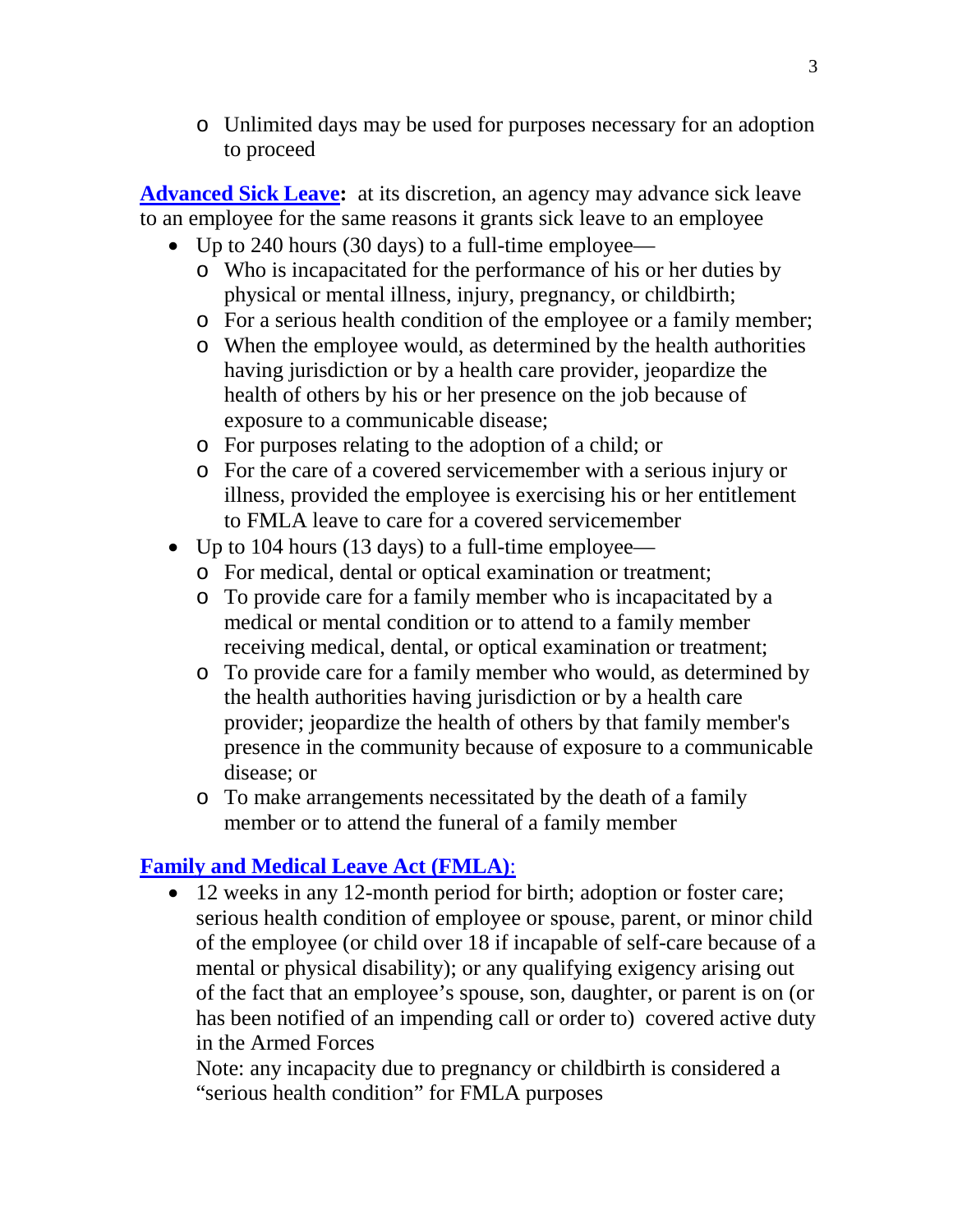- 26 weeks for leave to care for a covered servicemember
- FMLA leave is generally leave without pay
- Employee may substitute annual leave and/or sick leave for unpaid FMLA leave, consistent with governing law and regulations

# **II. LEAVE TRANSFER PROGRAMS (donated annual leave)**

# **[Voluntary Leave Transfer Program \(VLTP\)](http://www.opm.gov/policy-data-oversight/pay-leave/leave-administration/fact-sheets/voluntary-leave-transfer-program/):**

- Employees may donate annual leave directly to other employees with a personal or family medical emergency who have exhausted their own available paid leave
- Each agency must administer a VLTP
- Employees may participate concurrently in a VLTP and a VLBP

# **Voluntary Leave Transfer Program for Combat-Related Disability:**

similar to "regular" VLTP, but affected employees do not have to exhaust their own available paid leave before receiving donated annual leave

# **[Voluntary Leave Bank Program \(VLBP\):](http://www.opm.gov/policy-data-oversight/pay-leave/leave-administration/fact-sheets/voluntary-leave-bank-program/)**

- Employees who join agency leave bank must contribute annual leave each year to be a member and become a leave recipient
- Donated annual leave available to leave bank members with a personal or family medical emergency who have exhausted their own available paid leave
- Agencies may choose to establish leave banks, but are not required to
- Employees may participate concurrently in a VLTP and a VLBP

# **[Emergency Leave Transfer Program \(ELTP\):](http://www.opm.gov/policy-data-oversight/pay-leave/leave-administration/fact-sheets/emergency-leave-transfer-program/)**

- The President may direct OPM to establish an ELTP in the event of a major disaster or emergency (as declared by the President) that severely affects a large number of Federal employees. Examples include 9/11 and Hurricanes Katrina and Sandy
- Employees may donate annual leave to affected employees (or those with affected family members). Emergency can be loss to property or medical issue
- Recipients not required to exhaust their own available paid leave before receiving donated annual leave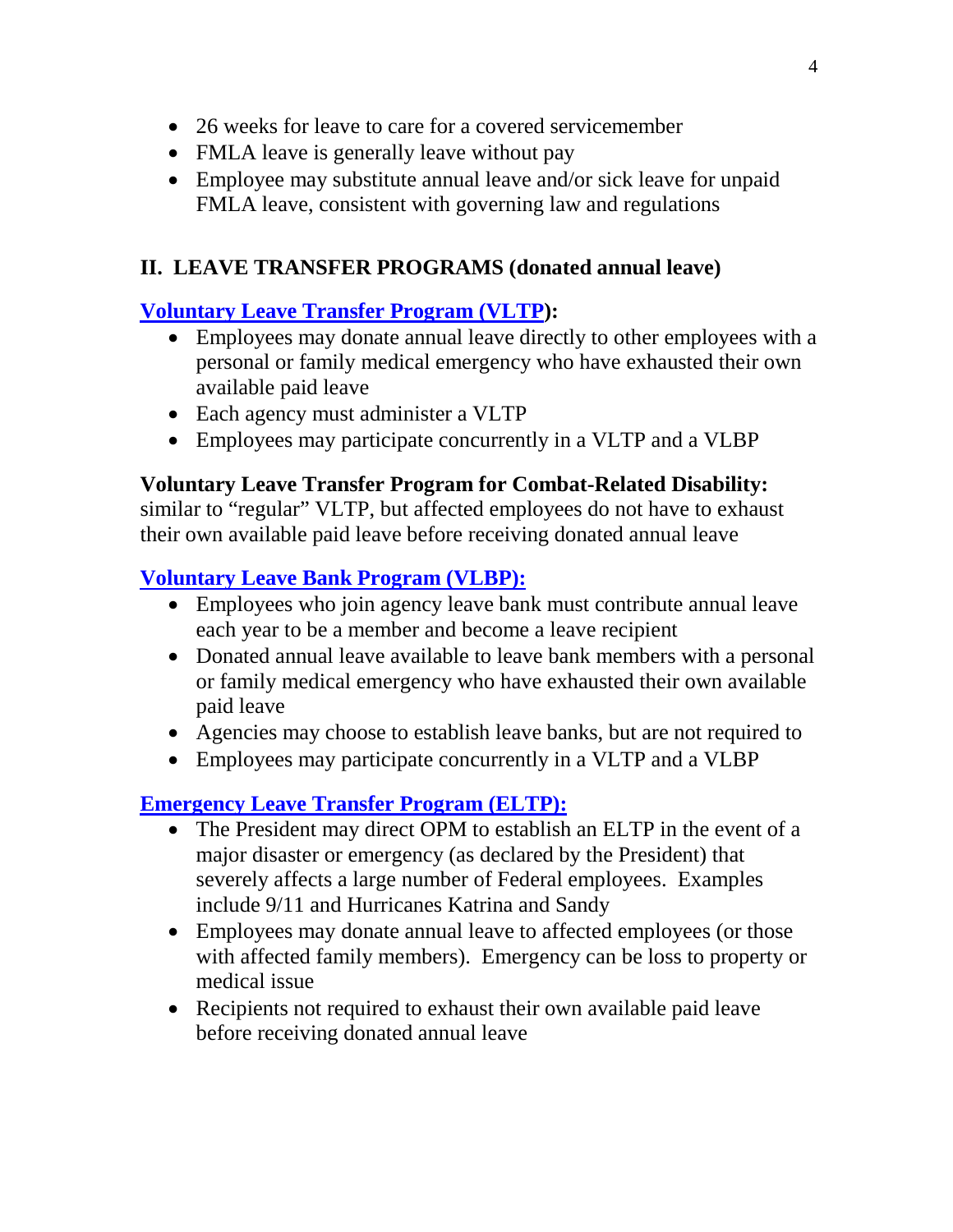### **III. OTHER LEAVE ENTITLEMENTS**

### **[Military leave](http://www.opm.gov/policy-data-oversight/pay-leave/pay-administration/fact-sheets/military-leave/)**

- 15 days per fiscal year for reservist and National Guard active duty, active duty training, and inactive duty training
	- o At full pay
	- o 15 days may be carried into the next fiscal year
- 22 days per calendar year for reservists and National Guard employees for certain emergency duty or to perform full-time military service as a result of a call or order to active duty in support of a contingency operation
	- o Employee's civilian pay is reduced by the amount of military pay for the days of military leave
	- o No carryover into next calendar year
- Unlimited days (but rare) for DC National Guard in limited circumstances. Employee's civilian pay is reduced by the amount of military pay for the days of military leave
- 44 days for Reserve and National Guard Technicians for certain types of overseas active duty

### **Bone marrow [or organ donor leave](http://www.opm.gov/policy-data-oversight/pay-leave/leave-administration/fact-sheets/bone-marrow-or-organ-donor-leave/)**

- Bone marrow donation—up to 7 days each calendar year
- Organ donation—up to 30 days each calendar year

#### **[Court leave](http://www.opm.gov/policy-data-oversight/pay-leave/leave-administration/fact-sheets/court-leave/)**

- Unlimited paid time off without charge to leave for service as a juror or witness
- Jury duty— for an employee summoned to serve as a juror
- Witnesses—for an employee summoned as a witness in a judicial proceeding in which the Federal, State, or local government is a party

#### **Home leave**

• May be granted at the discretion of the agency after 24 months of continuous service overseas, at a rate of 1 week for every 4 months of service, generally for use in the United States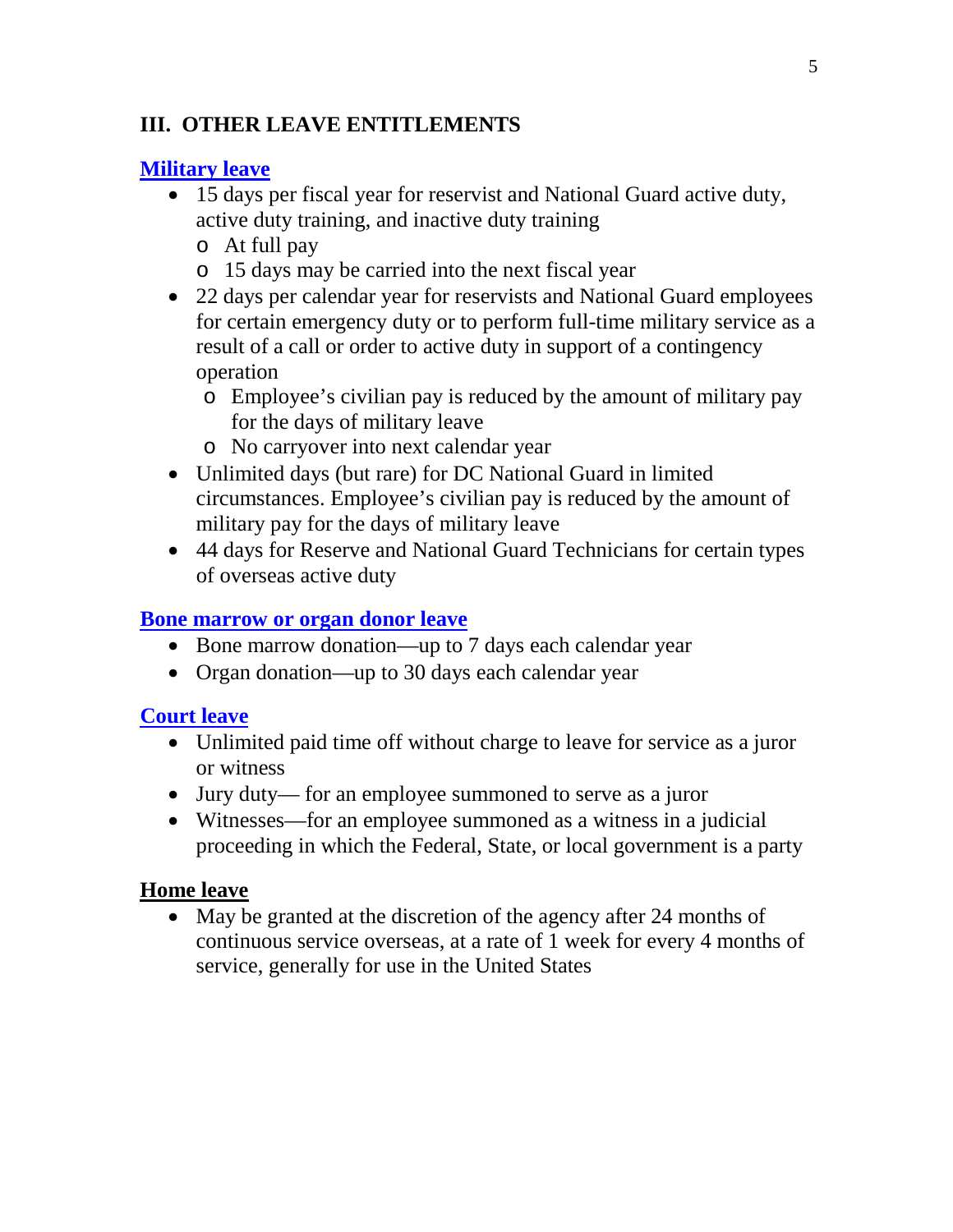# **[Funeral leave](http://www.opm.gov/policy-data-oversight/pay-leave/leave-administration/fact-sheets/leave-for-funerals-and-bereavement/)**

• 3 workdays of leave to make arrangements for or to attend the funeral of an immediate relative who died as a result of wounds, disease, or injury incurred while serving as a member of the Armed Forces in a combat zone

# **Shore leave** (rare)

• 1 day for each 15 calendar days on extended voyages

**[Other Leave Without Pay \(LWOP\)](http://www.opm.gov/policy-data-oversight/pay-leave/leave-administration/fact-sheets/leave-without-pay/)** - Entitlements

**[LWOP \(or annual or sick leave\) for medical appointments related to](http://www.opm.gov/policy-data-oversight/pay-leave/leave-administration/fact-sheets/leave-without-pay/)  [combat injuries](http://www.opm.gov/policy-data-oversight/pay-leave/leave-administration/fact-sheets/leave-without-pay/) (unlimited),** Executive Order 5396, July 17, 1930

**[When receiving workers' compensation payments](http://www.opm.gov/policy-data-oversight/pay-leave/leave-administration/fact-sheets/leave-without-pay/)**

**[When mobilized for active duty in the uniformed services \(under](http://www.opm.gov/policy-data-oversight/pay-leave/leave-administration/fact-sheets/leave-without-pay/)  [USERRA\)](http://www.opm.gov/policy-data-oversight/pay-leave/leave-administration/fact-sheets/leave-without-pay/)**

**[24 Hours of Leave Without Pay for Family Support](http://www.opm.gov/policy-data-oversight/pay-leave/leave-administration/fact-sheets/memorandum-for-the-head-of-executive-departments-and-agencies/)** (see also [CPM 2010-](http://www.chcoc.gov/Transmittals/TransmittalDetails.aspx?TransmittalID=3146) [16](http://www.chcoc.gov/Transmittals/TransmittalDetails.aspx?TransmittalID=3146) Extension of 24-Hour LWOP Family Support Policy to Same-Sex Domestic Partners of Federal Employees. Discretionary; not an entitlement) 24 hours of LWOP in a leave year for the following reasons:

- School and early childhood educational activities
- Routine family medical purposes
- Elderly relatives' health or care needs

**Other LWOP—**as negotiated under collective bargaining agreements

# **IV. EXCUSED ABSENCE**

**Excused Absence:** Each department or agency has discretion to excuse employees from their duties without loss of pay or charge to leave. OPM advises that the granting of excused absence should be limited to those situations in which the employee's absence is not specifically prohibited by law and satisfies one or more of the following criteria—

- the absence is directly related to the department or agency's mission;
- the absence is officially sponsored or sanctioned by the head of the department or agency;
- the absence will clearly enhance the professional development or skills of the employee in his or her current position; or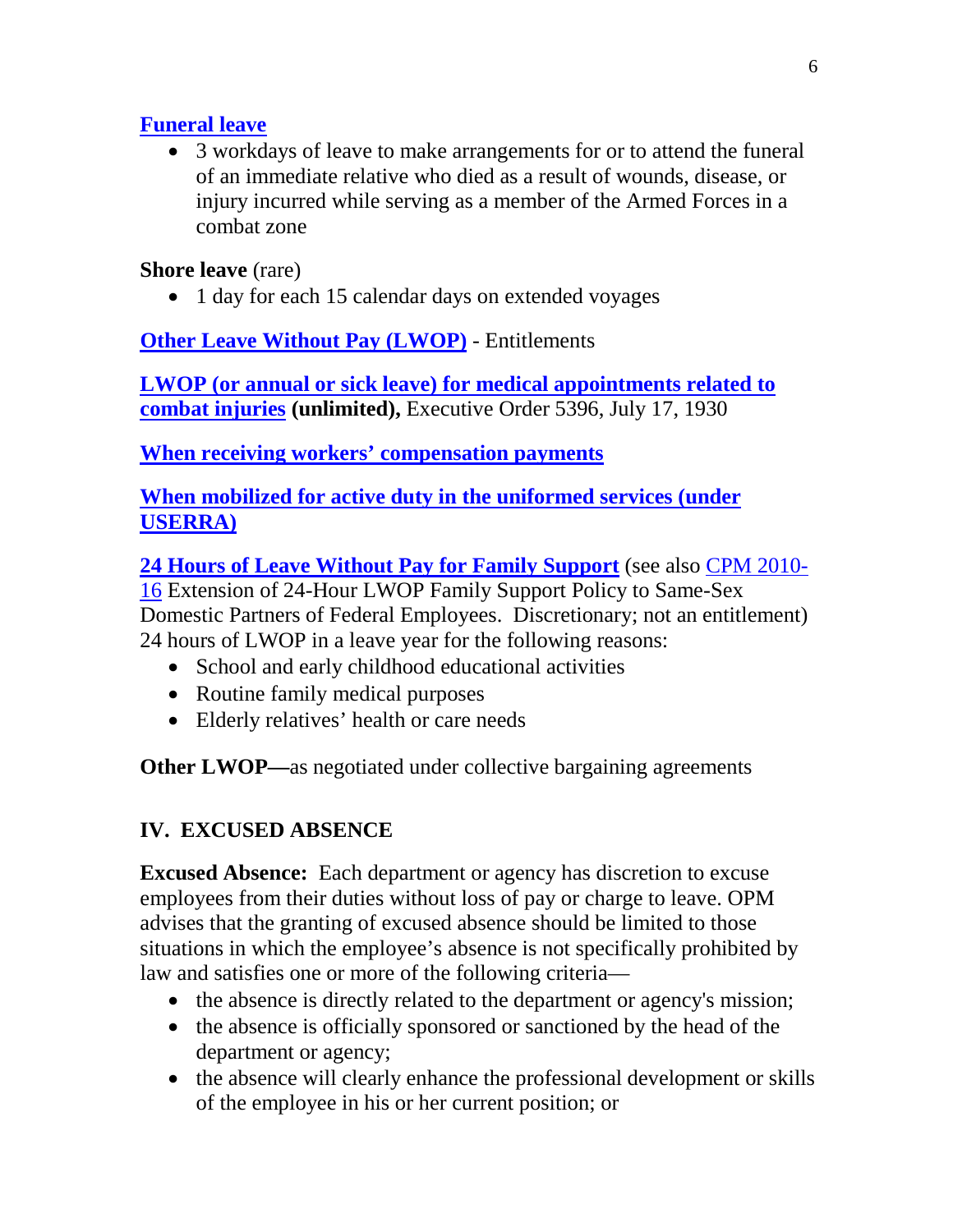• the absence is brief and is determined to be in the interest of the agency

Ultimately, it is the responsibility of each department or agency head to balance support for the activity with the need to ensure that employees work requirements are fulfilled and that agency operations are conducted efficiently and effectively. Agencies should review their internal guidance on excused absence and applicable collective bargaining agreements.

# **Presidential Memoranda (Examples of Excused Absence)**

- President Clinton, Memorandum on Preventive Health Services at the [Federal Workplace,](http://www.gpo.gov/fdsys/pkg/WCPD-2001-01-08/pdf/WCPD-2001-01-08-Pg11.pdf) January 4, 2001, routine physical screenings (4 hours per year) if employee has less than 80 hours of accrued annual leave
- President Bush, 5 Days of Excused Absence for Employees Returning [from Active Military Duty](http://www.opm.gov/policy-data-oversight/pay-leave/leave-administration/fact-sheets/5-days-of-excused-absence-for-employees-returning-from-active-military-duty/) November 14, 2003 (and several pieces of OPM guidance) 5 days (per activation) for reservists returning to Federal service after military service in support of the Overseas Contingency Operations as long as the deployment was for at least 42 consecutive days

# **General Government**

- Dismissal for snow, hazardous weather, hurricanes, other emergencies (e.g., [Washington, DC, Area Dismissal and Closure Procedures\)](http://www.opm.gov/policy-data-oversight/pay-leave/reference-materials/handbooks/dcdismissal.pdf)
- Building service interruptions
- [Voting](http://www.chcoc.gov/Transmittals/TransmittalDetails.aspx?TransmittalID=5057) (if needed when polls are not open 3 hours either before or after employee's regular work hours)
- Blood donation (e.g., donation time, plus 4 hours per occurrence)

# **Individual Agencies**

- [Volunteer activities](http://www.opm.gov/policy-data-oversight/pay-leave/leave-administration/fact-sheets/related-information/) (in very limited and unique circumstances, as discussed in the hyperlinked guidance), including for [STEM activities](https://chcoc.gov/transmittals/TransmittalDetails.aspx?TransmittalID=4968)
- Miscellaneous (traffic delays)

# **V. OTHER PAID TIME OFF**

# **[Holidays](http://www.opm.gov/policy-data-oversight/snow-dismissal-procedures/federal-holidays/#url=2014)**

10 days per calendar year (plus additional, as granted by Presidential memorandum, such as Christmas Eve, or day of mourning for the death of a President)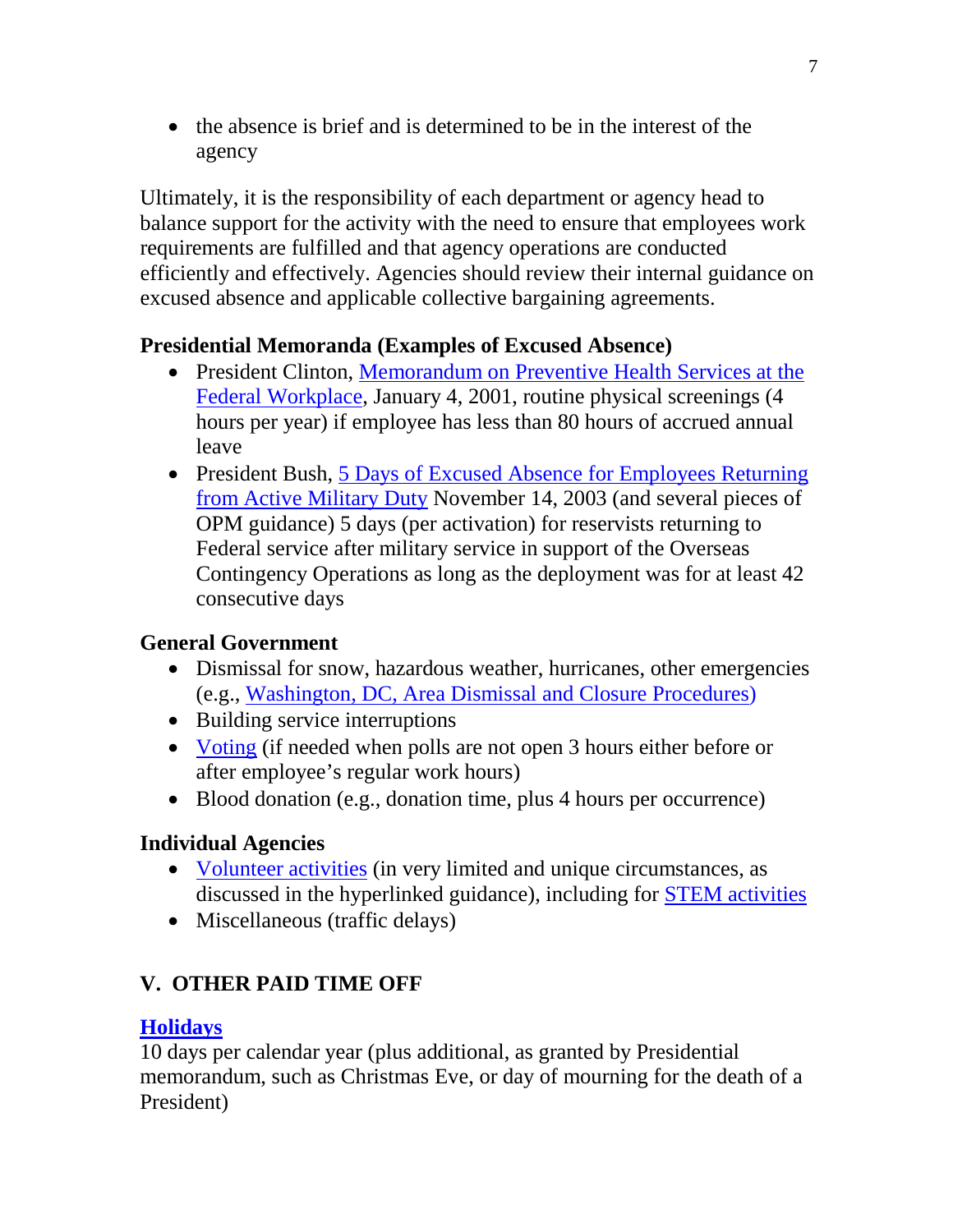### **[Compensatory time off in lieu of overtime pay](http://www.opm.gov/policy-data-oversight/pay-leave/pay-administration/fact-sheets/compensatory-time-off/)**

- Time off with pay in lieu of overtime pay for irregular or occasional overtime work (i.e., scheduled after the start of an administrative workweek), or
- When permitted under agency flexible work schedule programs, time off with pay in lieu of overtime pay for regularly scheduled (i.e., scheduled in advance of an administrative workweek) or irregular or occasional overtime work
- Management may mandate the use of compensatory time off only for FLSA exempt (i.e., not covered) employees with pay greater than GS-10, step 10, and only in lieu of overtime pay for irregular or occasional work. FLSA non-exempt (i.e., covered) employees may never be ordered to take compensatory time off in lieu of overtime pay

# **[Compensatory time off for travel](http://www.opm.gov/policy-data-oversight/pay-leave/pay-administration/fact-sheets/compensatory-time-off-for-travel/)**

- Earned by an employee for time spent in a travel status away from the employee's official duty station when such time is not otherwise compensable
- Time in a travel status includes time spent traveling between the official duty station and a temporary duty station; time spent traveling between two temporary duty stations; and the "usual waiting time" preceding or interrupting such travel (e.g., waiting at an airport or train station prior to departure)

#### **[Compensatory time off for religious observances](http://www.opm.gov/policy-data-oversight/pay-leave/work-schedules/fact-sheets/adjustment-of-work-schedules-for-religious-observances/)**

• Provides an employee with the opportunity to adjust his or her work schedule when personal religious beliefs require that he or she abstains from work, if the employee's absence does not interfere with the efficient accomplishment of an agency's mission

#### **[Time off awards](http://www.opm.gov/policy-data-oversight/performance-management/performance-management-cycle/rewarding/time-off-awards/)**

- A time-off award is time off from duty, without loss of pay or charge to leave, granted to a Federal employee as an award in recognition of superior accomplishment or other personal effort that contributes to the quality, efficiency, or economy of Government operations
- Can be granted for an individual or a group achievement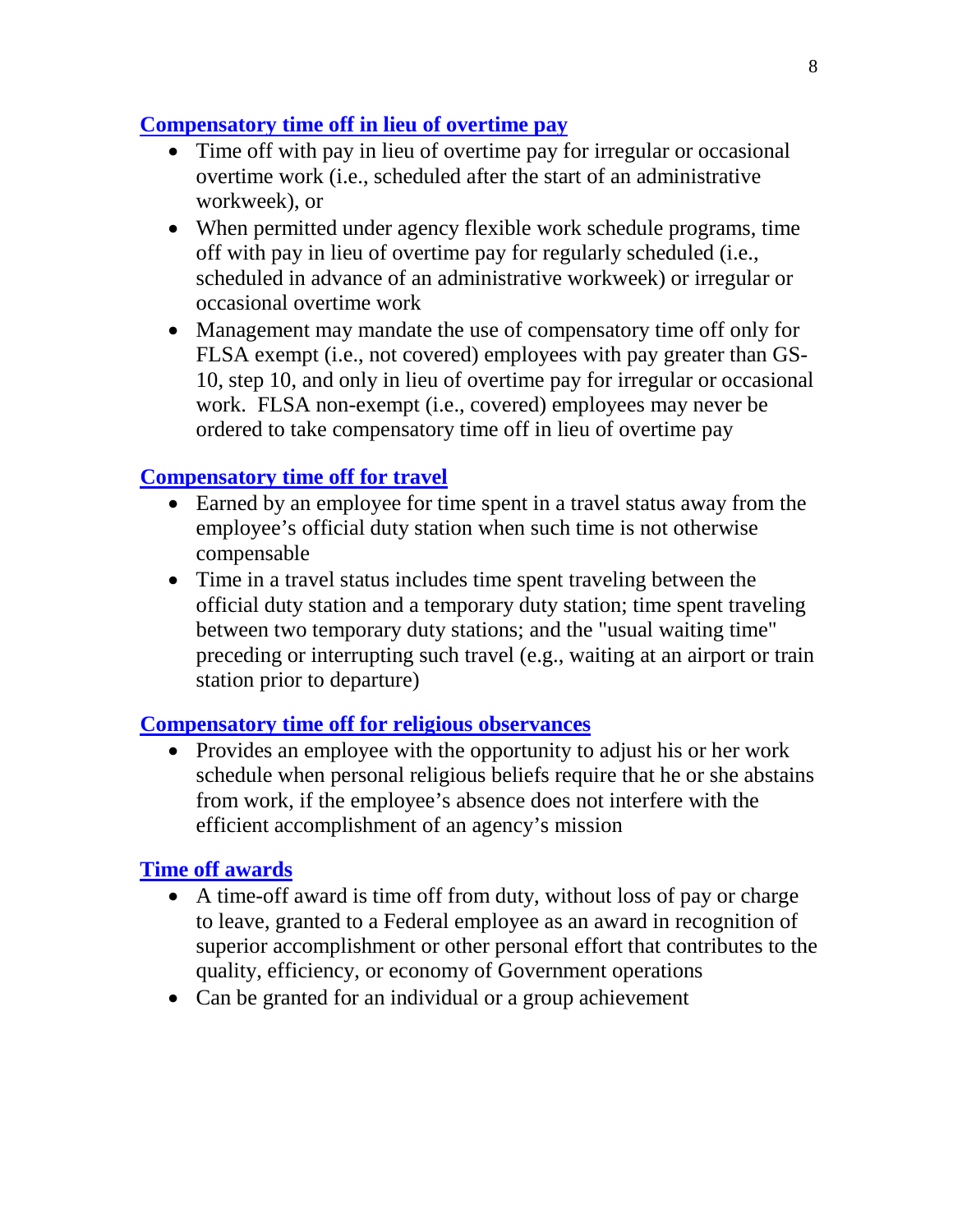### **VI. WORK SCHEDULES**

### **[Flexible Work Schedules](http://www.opm.gov/policy-data-oversight/pay-leave/reference-materials/handbooks/alternative-work-schedules/#Flex)**

- Alternative Work Schedule (AWS) day off
- Flexible start/stop times and expandable midday breaks
- [Credit hours under a flexible work schedule—](http://www.opm.gov/policy-data-oversight/pay-leave/work-schedules/fact-sheets/credit-hours-under-a-flexible-work-schedule/) When permitted under agency flexible work schedule programs, employee can earn an additional 24 hours to use for any purpose

#### **Compressed [Work Schedules](http://www.opm.gov/policy-data-oversight/pay-leave/reference-materials/handbooks/alternative-work-schedules/#Comp)**

• Alternative Work Schedule (AWS) day off

# **[Telework](http://www.telework.gov/Tools_and_Resources/Basics_Employees/index.aspx)**

- Telework gives employees more flexibility in meeting personal and professional responsibilities; it can offer freedom from office distractions, reduced work/life stress, and provide an alternative worksite setup that can be used in case of emergency
- It is being used more and more frequently to provide continuity of operations during Federal closures (e.g., weather related) and emergencies

# **[Part-time Work Schedules](http://www.opm.gov/policy-data-oversight/hiring-authorities/part-time-and-job-sharing/)**

- Part-time career employment or job-sharing may also be appropriate for employees who request such arrangements
- Part-time career employment
	- <sup>o</sup> A part-time permanent employee has a career or career-conditional appointment (or a permanent appointment in the excepted service), works between 16 and 32 hours each week (or between 32 and 64 hours a pay period) on a prearranged schedule, and is eligible for fringe benefits
	- <sup>o</sup> Part-time permanent employees are eligible, on a prorated basis, for the same benefits as full-time employees: leave, retirement, and health and life insurance coverage
- Job Sharing
	- <sup>o</sup> Job sharing is a form of part-time employment in which the schedules of two or more part-time career employees are arranged to cover the duties of a single full-time position
	- <sup>o</sup> Generally, a job sharing team means two employees at the same grade level but other arrangements are possible